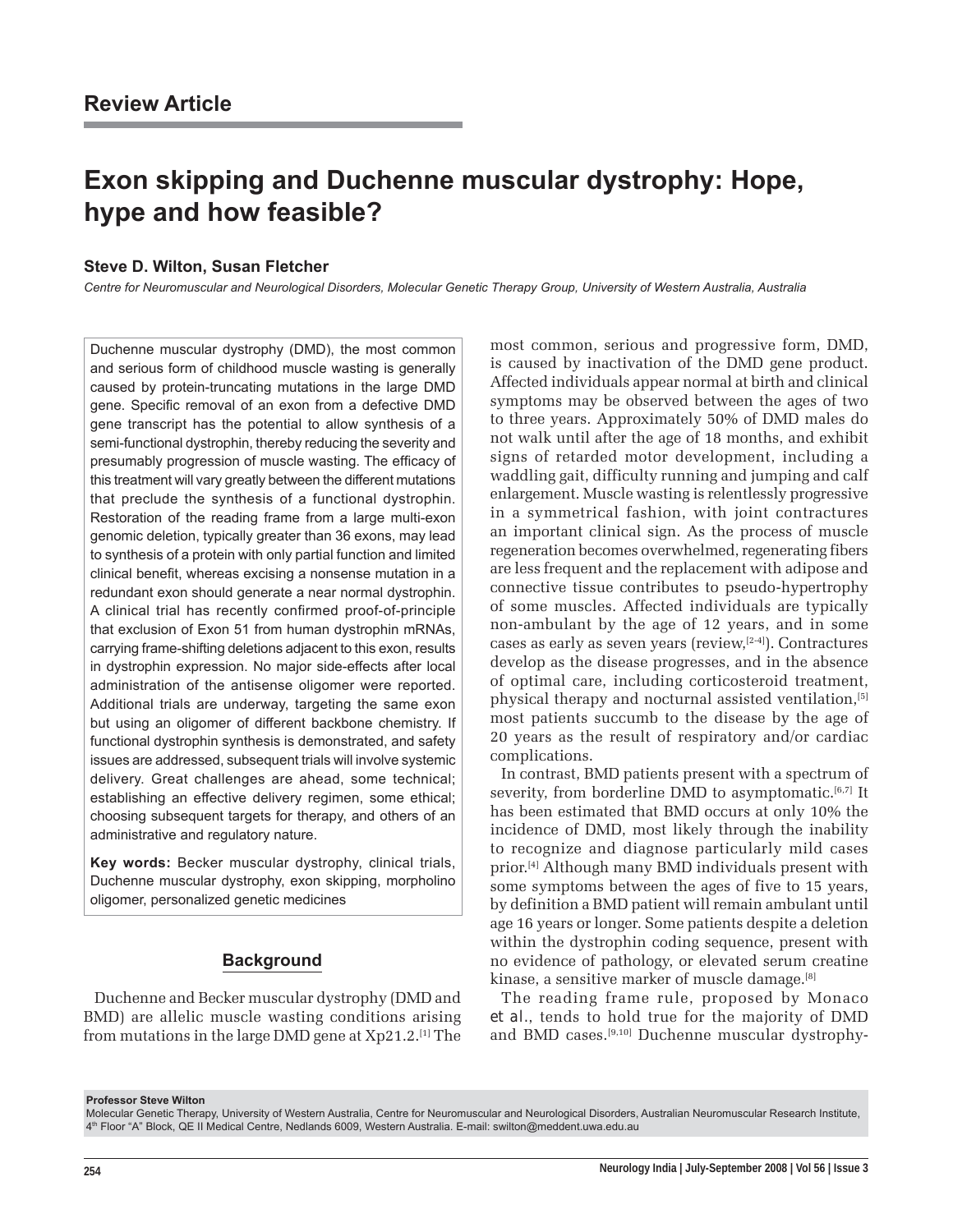causing mutations, either frame-shifting deletions or duplications, nonsense mutations or splice motif errors lead to the loss of a functional DMD gene product. Becker muscular dystrophy typically results from in-frame deletions in the DMD gene that allow synthesis of an internally truncated, but functional protein.[9,10] The variation in severity reflects the extent and location of the deletion. Large multi-exon deletions or the loss of crucial functional domains typically lead to the more severe phenotype, whereas loss of in-frame exons within the central rod domain appears to have little or no consequences.[11-15] The general rule is that the loss of 36 or more exons is associated with a severe phenotype, regardless of the reading frame, suggesting a minimum size for functional dystrophin.[16] The lack of dystrophin disrupts the link between the actin cytoskeleton and basal lamina, compromising the sarcolemma (review,[17]). Dystrophic muscle fibers are prone to injury during force generation and repeated damage leads to muscle loss and subsequent fibrosis.

However, rare dystrophin-positive fibers accumulate in muscles of many DMD patients and in animal models of muscular dystrophy.[18-20] This remarkable phenomenon is the result of naturally occurring alternative dystrophin transcripts that bypass the DMD gene lesion. Although the precise mechanism is unknown, the loss of multiple exons from the mRNA, flanking the DMD genomic deletion, has the potential to restore the reading frame of the dystrophin transcript in the revertant fibers.[21-23] In the mdx mouse, an animal model of muscular dystrophy, this mechanism generated in-frame DMD gene transcripts missing multiple exons, typically 20 or more, including Exon 23 that contains the dystrophin inactivating nonsense mutation.<sup>[24]</sup>

The skeletal muscle-specific dystrophin isoform plays a crucial role, stabilizing the sarcolemma<sup>[17]</sup> through the functional domains, the primary actin-binding sites at the amino terminal encoded by Exons 2, 4 and 5, and weak actin binding between exons 35 and 44, and the cysteine rich β-dystroglycan binding site encoded by Exons 62-69.[25] The central rod domain appears to be variably dispensable, as demonstrated by the mutations in mildly affected or asymptomatic BMD patients,<sup>[6]</sup> and the existence of naturally occurring revertant fibers. Hence, a logical strategy to reduce the severity of DMD caused by dystrophin-truncating mutations is to manipulate primary gene transcript processing so as to produce an in-frame mRNA capable of being translated into a functional BMD-like protein.<sup>[22]</sup>

## **Dystrophin: An Ideal Candidate for Transcript Manipulation**

Manipulation of dystrophin pre-mRNA processing might appear a formidable challenge, considering the size and complexity of expression of this gene. The strategy demands that one or two exons be excluded from a 2.4Mb DMD gene transcript during the simultaneous expression and processing of thousands of other gene transcripts. However, many DMD gene features that have proved a challenge to cell and gene replacement or repair therapies for DMD are regarded as positive attributes for transcript manipulation, termed ëexon skippingí.

The DMD gene is the largest known and consists of 79 exons spanning some 2.4 Mbp, [26] much too large to be incorporated into viral vectors currently available for clinical applications. The wild type protein-coding region is in excess of 11 Kb, incompatible with the capacity of most viral vectors. The identification of a very mildly affected BMD patient with an in-frame deletion of almost half the gene prompted the construction of a vector containing the dystrophin "minigene".<sup>[27]</sup> Elegant studies have shown that multiple dystrophin domains can be trimmed to create microdystrophin isoforms.[28-30] These constructs are compatible with current viral vectors, lending impetus to gene replacement studies and confirming that there are conditionally redundant domains within the dystrophin protein.[31] Detailed studies have shown that restoration of micro-dystrophin expression at the sarcolemma does not necessarily correlate with functional rescue.[32]

Under the control of multiple promoters, the predominant dystrophin transcript is expressed in skeletal muscle as a mature 14 kb mRNA.<sup>[1,25,33]</sup> It has been estimated that 16 h elapse during the processing of a single dystrophin pre-mRNA, during which time 79 exons must be spliced from the primary gene transcript.[34] Possibly because of this major effort in gene processing, the mature DMD gene transcript is present at very low levels and has been estimated to only constitute 0.01-0.001% of the total mRNA.<sup>[35]</sup> The full length transcript encodes a protein with four major domains and the reading frame is represented in cartoon form in Figure 1a. The most common type of dystrophin mutation is a deletion of one or more exons, which may disrupt the reading frame with catastrophic consequences.[10,36] However, nonsense mutations where a single base change alters a codon into a premature protein-termination signal [Figure 1b], micro-insertions/deletions to disrupt the reading frame [Figure 1c] or nucleotide changes that disrupt pre-mRNA processing so that an exon is lost, or intronic sequences are retained in the mature mRNA [Figure 1d] have been reported. A BMD-like gene message is depicted in Figure 1e, where the removal of the "END" nonsense mutation, or the "ND" frameshift bypasses the gene lesion, and permits the rest of the gene message to be translated.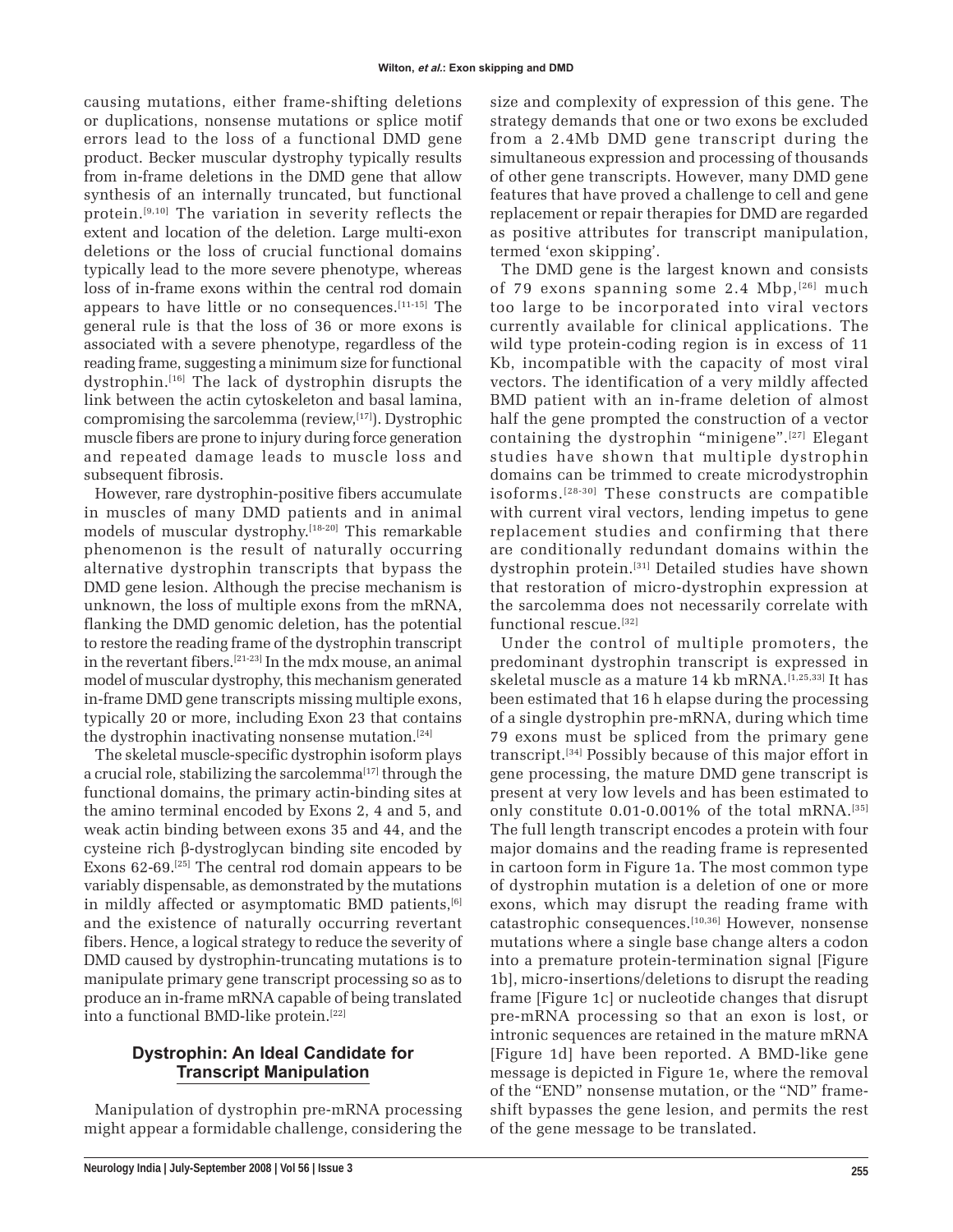

**Figure 1: Schematic representation of normal and defective dystrophin transcripts. Crucial functional domains, actin binding and the Cysrich β-dystroglycan binding domains are represented by gray and black boxes respectively. DMD-causing mutations are indicated by underlining: (b) nonsense, (c) frame-shift deletion and (d) frame-shift insertion. An in-frame deletion, typical of BMD (underlined), and the goal of targeted exon skipping is shown (e)**

#### **Targeted Exon Skipping**

Some 15 years ago, Kole and colleagues directed antisense oligomers (AOs) with 2'-O-methyl modified bases on a phosphorothioate backbone (2OMeAOs) to cryptic splice sites that arose from intronic mutations in the β-globin gene.<sup>[37]</sup> Upon masking the cryptic splice site, the splicing machinery defaulted to recognition of the normal β-globin splice sites. Induced dystrophin exon skipping is similar in principle, except that normal splice motifs are targeted to mask the exon from the splicing machinery, leading to exclusion of the exon from the mRNA. In this manner, a nonsense mutation can be removed or the reading frame can be restored around deletions or insertions in the DMD gene transcript. Although exon skipping is the most common consequence of splice motif mutations, some splice defects lead to the activation of one or more cryptic splice sites.

In the golden retriever model of muscular dystrophy (GRMD),[38] the majority of dystrophin transcripts are out-of-frame, since the intron 6 acceptor splice site mutation results in loss of Exon 7 from the mature mRNA.[39] However, sensitive and specific PCR conditions detected near normal length dystrophin transcripts containing all but the first five bases of Exon 7 as some transcripts arose from the recognition of the first AG in Exon 7.[40] Had this transcript been in-frame, it is possible that the severity of the disease may have been mitigated somewhat in these dogs. Human dystrophin splice site mutations and activation of cryptic splice sites have been reported, including one in intron 26 which appears to have arisen independently at least twice (www.dmd.nl).[41]

#### *Early studies*

A 2í-O-methyl oligoribonucleotide was designed to target an internal motif in Exon 19 in a cell-free system,[42] followed by skipping of dystrophin Exon 19 using an oligodeoxynucleotide in lymphoblastoid cells.[43] Although the donor and acceptor sites were not targeted, these oligomers induced Exon 19 skipping. These oligomers mimicked the effect of the Kobe DMD mutation, where an intra-exonic deletion removed key splice recognition motifs and led to the omission of Exon 19 from the gene transcript. $[44,45]$  Analysis of the Leiden Muscular Dystrophy Pages (www.dmd.nl) revealed that removal of one of only 12 exons should restore the reading frame in 75% of dystrophin exon deletion patients.[46] This group reported restoration of the reading frame in a number of different normal and DMD patient cell lines, and most importantly, showed the generation of dystrophin protein by Western blotting and immunofluorescent studies.[47-51]

We commenced dystrophin exon skipping studies using the mdx mouse,<sup>[52]</sup> an animal model carrying a nonsense mutation in dystrophin Exon 23.[53] Although the mdx mouse is commonly referred to as a model of DMD, this is not strictly accurate, since these animals do not present the severe muscle wasting seen in DMD boys. Despite this limitation, the mdx mouse offers an excellent molecular model of a dystrophin mutation, and through detailed histological studies, it is apparent that the diaphragm develops severe dystrophic pathology as the animal ages.[54]

We transfected three 2OMeAO cationic lipoplexes into primary mdx myogenic cells.<sup>[55]</sup> The scrambled AOs and the oligomer directed at the acceptor splice site had no detectable effect on dystrophin pre-mRNA processing. However, the 20mer directed to the donor site was able to induce Exon 23 skipping in a dosedependent manner. A series of overlapping AOs were subsequently designed to both donor and acceptor sites and, while the acceptor remained an unresponsive target, the efficiency of exon skipping was improved by selecting a 20mer targeted to the donor site.[56,57] The use of a block, co-polymer F127 resulted in functional amounts of dystrophin expression in the tibialis anterior after intramuscular delivery of the same AO.[58] Other formulations have also been shown to enhance 2OMeAO delivery.[59-61,62]

DNA oligomers are of limited potential for induced exon skipping, since this chemistry induces RNase H activity, leading to mRNA degradation. Perhaps more significantly, oligomers of this chemistry will be rapidly degraded by nucleases.<sup>[63]</sup> Although 2OMe AOs have proved most effective, since they are more nuclease resistant and do not support RNaseH activity, several other oligomer chemistries have been evaluated, including peptide nucleic acids  $(PNAs),$ <sup>[64-66]</sup> locked nucleic acids  $(LNAs),$ <sup>[64,67]</sup> 2<sup>'</sup>-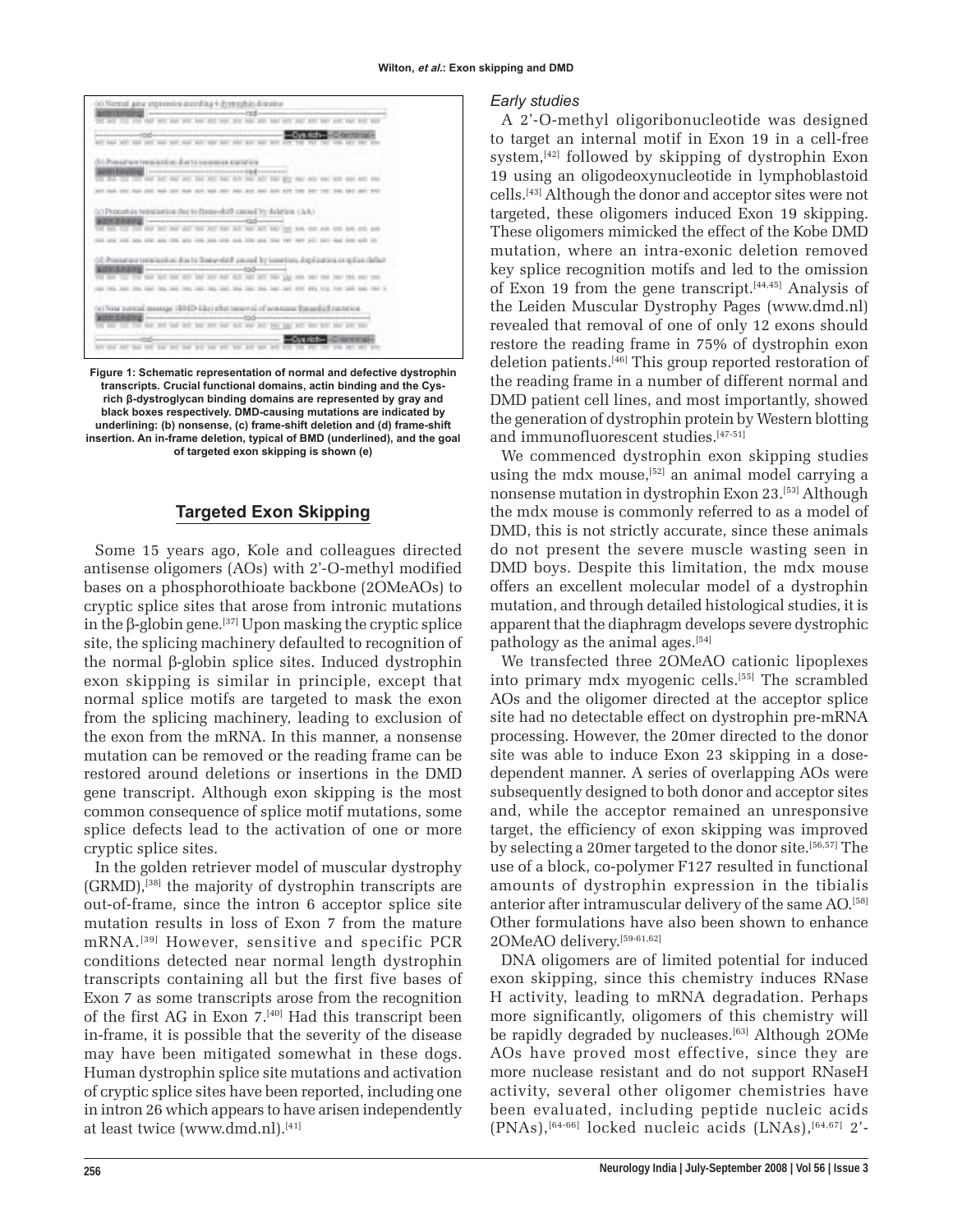$O-(2-Methoxy)ethyl-modified (MOE)^{[65]}$  and phosphorodiamidate morpholino oligomers (PMOs). [68,69] The PNAs were not initially reported to be effective, [64,68] however, a recent report showed some exon skipping.<sup>[66]</sup> The LNAs induced robust exon skipping, but the exceedingly high Tm indicated great potential for off-target effects due to cross-annealing to related sequences, $^{[64]}$  This group reported that PMOs were not effective and that 2OMeAOs were the preferred chemistry for clinical application.

#### **Oligomer Delivery**

Although *in vitro* uptake of 2OMeAO cationic lipoplexes into myogenic cells is efficient, these compounds have poor uptake in the absence of delivery reagents. To facilitate a comparison between 2OMeAOs and PMOs, we annealed a sense strand leash to the PMO, thereby allowing the duplex to be complexed with a cationic liposome, before transfection into cultured cells.<sup>[69]</sup> It became apparent that while uncomplexed PMOs were not taken up efficiently *in vitro*, PMO:leash:cationic lipoplexes induced robust and sustained exon skipping. The PMO uptake by cultured cells after application at high concentrations and scrape loading to facilitate uptake has been reported.[70]

We reported that a single intramuscular injection of a PMO in saline was able to induce strong dystrophin expression, six weeks after administration.<sup>[68]</sup> The compound, injected into 11-day-old mice before the peak of muscle degeneration at 18-21 days,[71] was able to prevent muscle breakdown, as evidenced by normal muscle morphology and a statistically significant reduction in fibers with central nucleation, a marker of muscle regeneration. Subsequent reports showed that systemic delivery of the PMO into the mdx mouse restored dystrophin expression in skeletal and smooth muscle, although the heart was refractory to treatment.[68,72]

A major improvement in the efficacy of exon skipping after systemic delivery was achieved through the use of PMOs coupled to cell-penetrating peptides.[73,74] The ability of PMO-peptide conjugates to induce exon skipping has been demonstrated *in vitro*, including human and mouse muscle explants,[75] GRMD canine model of muscular dystrophy<sup>[76]</sup> and the mdx  $4^{\text{CV}[77]}$ mouse model (Mitrpant, unpublished data). Bodywide dystrophin expression was restored in mdx mice by intraperitoneal administration of the PMO-cellpenetrating peptide P007 conjugate as four, once-weekly doses of 5 mg/kg.[73] Although exon skipping was not demonstrated in cardiac muscle, the reduction in skeletal muscle damage lowered the serum creatine kinase to near-normal levels. Recent development of a peptide that mediates PMO-induced exon skipping in cardiac muscle has removed the remaining barrier to effective systemic dystrophin restoration.[78] Numerous peptides were screened in an elegant transgenic mouse model and the most promising candidate was then evaluated for delivery of the PMO targeted to dystrophin Exon 23 in the mdx mouse. There is no evidence of immune responses to the peptides to date (unpublished data), but further investigation into nonspecific or toxic effects is ongoing.

#### **Target Site Selection and Oligomer Design**

Although *in vitro* studies evaluating human dystrophin exon skipping and work in animal models have proved promising, there are four major challenges to exon skipping therapy for DMD that must be overcome. Achieving effective system delivery has been an obstacle to many nucleic acid therapies, as is selection of an oligomer chemistry that can safely induce sustained re-direction of dystrophin expression after long-term administration. In addition, it will be necessary to design many different oligomers to restore the reading frame around mutations, including non-deletion mutations, across the DMD gene, and undertake safety and toxicology studies.

The oligomers designed to excise selected dystrophin exons in three animal models of muscular dystrophy, mdx and mdx 4CV mice and the GRMD dog, have not provided us with any obvious parameters for optimal targeting. A donor splice site was most amenable when targeting Exon 23 for removal from the mdx mouse DMD gene transcript, while canine dystrophin Exons 6 and 8 were excised by oligomers directed to ESEs and the acceptor site respectively. Mouse dystrophin Exons 52 and 53 could only be efficiently removed using a combination of two and three AOs respectively (unpublished data).

Every dystrophin exon, excluding the first and last, can be excised from the mature human DMD gene transcript. Aartsma Rus and colleagues<sup>[47]</sup> reported on 114 oligomers that were evaluated for the excision of 35 dystrophin exons. We reported a preliminary draft of AO sequences capable of removing each human dystrophin exon and found that a substantial proportion of compounds could induce some exon skipping, albeit to a variable degree.<sup>[79]</sup> Some AOs could induce readily detectable exon skipping after *in vitro* transfection as lipoplexes at concentrations of 10 nM, while others induced sporadic or very low levels of exon skipping after administration at 600 nM. Clearly, the most applicable compounds for the clinic will be those that are effective at the lowest concentrations, with more easily achievable therapeutic thresholds and lower risk of off-target effects.

We, and others have shown that an oligomer may induce targeted exon skipping, even when the compound includes mismatches.[64,80] We demonstrated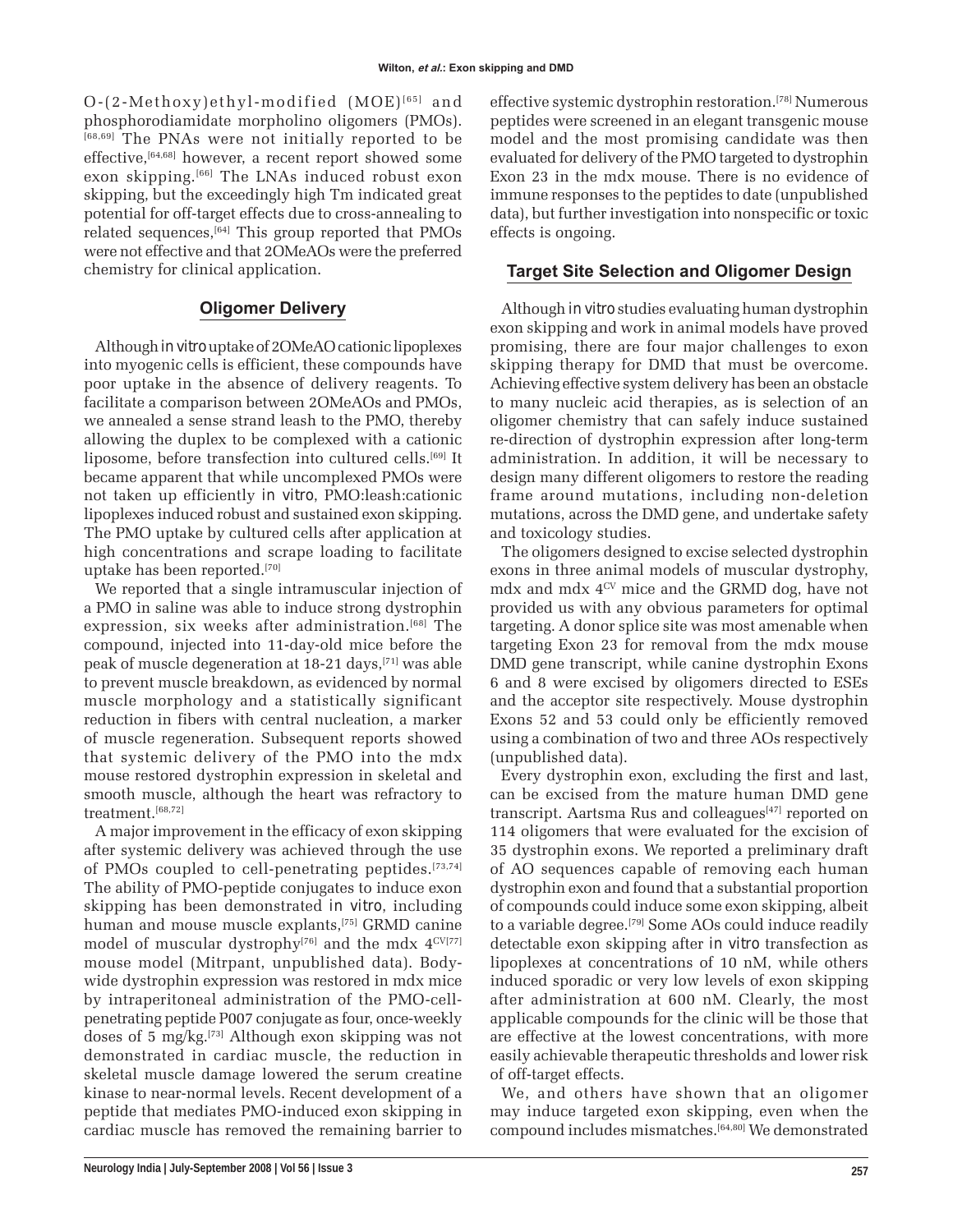skipping of Exon 19 from the human and mouse dystrophin transcripts using mismatched AOs, but only at high concentrations. Clearly, cross-reaction to related sequences is a possibility and it will be most important to design effective compounds that excise the target exon at low concentrations. We reported that displacing an oligomer by a few nucleotides dramatically alters exon skipping activity.[80,81]

Consequently, we have devoted considerable effort to design oligomers capable of inducing robust exon skipping at low concentrations, and it has become apparent that targeting obvious splice motifs will not guarantee induced exon skipping.[79] Despite early success in excluding Exon 23 from the mouse dystrophin mRNA by targeting the donor splice site, $[55-57]$  directing an oligomer to the identical coordinates in the human DMD gene transcript had no effect on dystrophin processing.<sup>[81]</sup> Indeed, the human donor splice sites are not generally preferred targets, with only two exons out of the 77 having donor splice sites as the optimal target motif<sup>[79]</sup> and the majority of exons were efficiently removed by oligomers directed to ESEs, intra exonic motifs that enhance exon recognition. A small number of exons that proved difficult to remove showed satisfactory levels of exon skipping when targeted by combinations of oligomers.[82,83] The effect of AO cocktails is clearly synergistic, as particular AOs that are ineffective individually can induce exon skipping when applied at very low concentrations.<sup>[83]</sup>

The AO length emerged as playing an important role in oligo design. In many cases, increasing the length from 25 to 30 nucleotides conferred substantial increases in exon skipping efficiency, far outweighing the additional cost synthesis.[81] Increasing one oligomer from 25 to 30 nucleotides increased exon skipping efficiency fourfold,[81] however, oligomer length must be determined on an exon-by-exon basis. Increasing the length of the oligomer targeting the mouse dystrophin Exon 23 donor site from 25 to 30 bases was counterproductive. Our data suggests that the optimal oligomer length for exon skipping is between 23 and 30 nucleotides, regardless of whether the 2OMeAO or PMO chemistry is used.<sup>[81,83]</sup>

## **Exon Skipping: Clinical Implementation**

In the first reported clinical trial of exon skipping for DMD, a DNA oligomer targeted to Exon 19 was administered intravenously to a single DMD patient missing dystrophin Exon 20.[84] Despite showing appropriate dystrophin exon skipping in lymphocytes, induced Exon 19 skipping and restoration of dystrophin synthesis in muscle appeared equivocal. Several parameters could have contributed to this, including the nature of the oligomer chemistry, dosage, timing and duration of the regimen.

More recently, a Phase Ia trial not only addressed the primary safety concerns but also conclusively demonstrated restoration of dystrophin expression in the most common subset of DMD deletion mutation patients.[85] Intramuscular injection of a 2OMeAO (PRO051) targeted to Exon 51 was carried out in four DMD individuals with different deletions in the major mutation hotspot. Excision of Exon 51 restored the reading frame in all participants, and dystrophin expression was unequivocally demonstrated at the site of injection by immunofluorescence, Western blotting and RNA studies. A Phase I trial of a PMO targeting Exon  $51^{[86]}$  is ongoing, and as yet, no data is available. This protocol differs from that by van Deutekom et al.,<sup>[85]</sup> in terms of chemistry, oligomer sequence and target muscle.

## **Non-deletion Mutations**

Exon skipping development has focused on restoring the reading frame for the most common type of dystrophin mutation: genomic deletions. Exon 51 was selected as the target for the first clinical trial, because removal of this exon would benefit a large percentage of DMD patients. However, exon skipping can be applied to other types of dystrophin mutations, and perhaps it would be more accurate to consider exon skipping as a generic platform of intervention for DMD. Although genomic deletions of one or more exons are the most common DMD-causing mutations, cases arising from exonic duplications, nonsense mutations, splice motif detects, micro-insertions or deletions may be more amenable to exon skipping. Aartsma-Rus and colleagues[87] recently restored the reading frame in DMD patients with genomic duplications. If one copy of a single-exon duplication could be removed, the resultant dystrophin transcript should be translated into a normal protein. Although apparently simplistic, this may prove a technical challenge. It would appear that targeting a duplicated exon generally results in the removal of both exons from the transcript, leading to disruption of the reading frame unless additional exons are removed (Wilton, unpublished observations).[87]

Generation of normal transcripts from other DMD dystrophin genes by selected exon exclusion is possible. Pseudo-exon incorporation in the mature DMD gene transcript arises from intronic base changes which activate a set of cryptic splice motifs that meet the criteria for exon recognition. The excessive intronic component of the DMD gene may contribute to the incidence of pseudo-exons as a cause of DMD, reported to occur at a frequency of up to 4%.[88] Despite the rarity of pseudo-exon inclusion, such mutations are perhaps ideal candidates for exon skipping, since exclusion would result in a normal dystrophin mRNA.[88]

We reported a novel dystrophin re-arrangement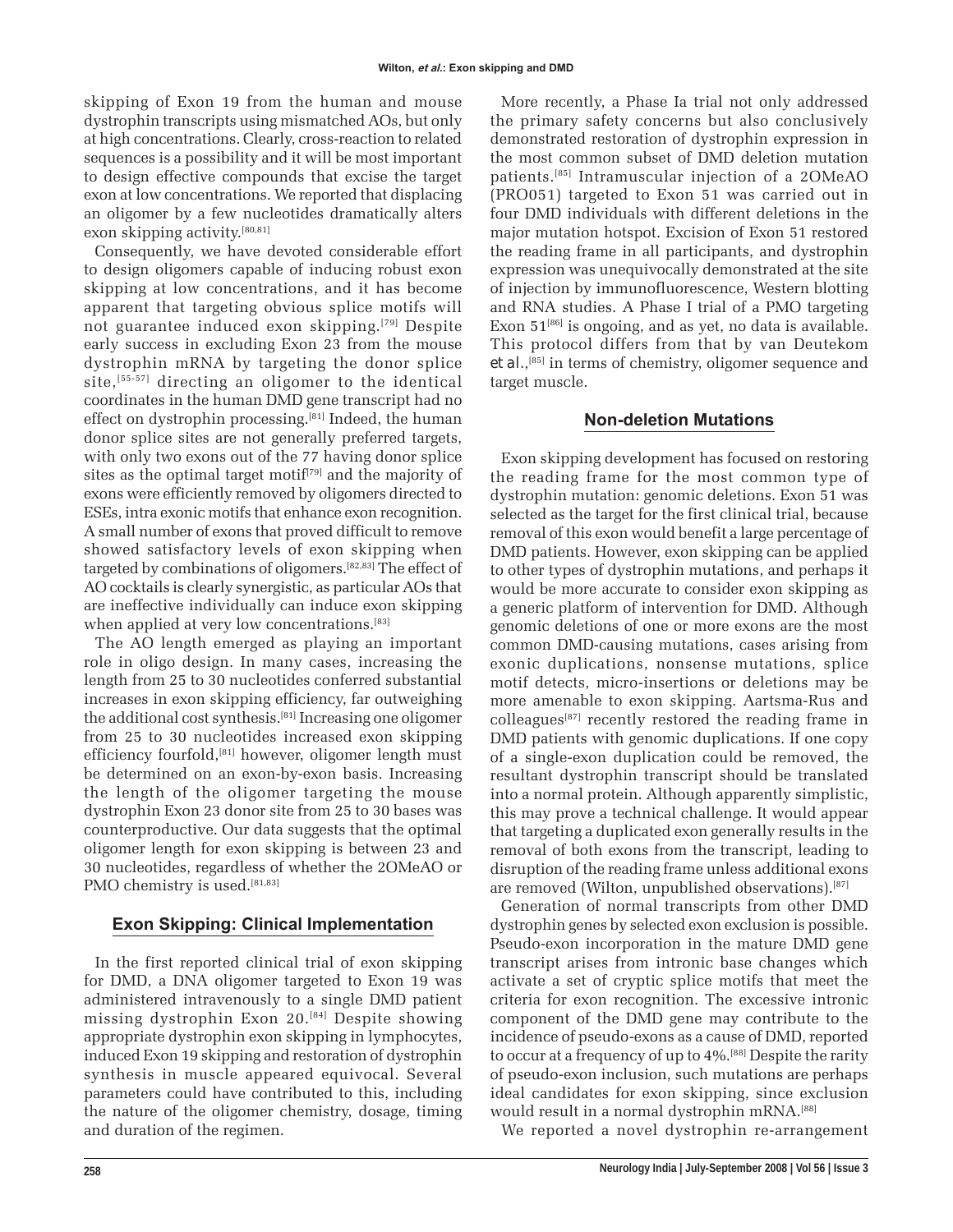involving an un-equal inversion of 28 kb spanning Exons 49 and 50 that led to the loss of two exons from the mature gene transcript and the variable inclusion of several pseudo-exons from the non-coding strand.[89] Of the two predominantly incorporated pseudo-exons, one was very efficiently excluded by several oligomers targeting various motifs predicted to be involved in exon recognition and incorporation. In contrast, the other commonly incorporated pseudo-exon could not be dislodged from the dystrophin mRNA with any of the oligomers designed to target that exon. However, this recalcitrant pseudo-exon was efficiently removed with an oligomer targeted to the adjacent Exon 51. Clearly, each exon and dystrophin mutation will need to be addressed on a case-by-case basis. While suppression of pseudo-exon inclusion should result in a highly functional dystrophin, protein-truncating defects in the large central rod domain of dystrophin, such as nonsense mutations, micro-insertions or deletions, should also result in near-normal dystrophins. Addressing such mutations in much of the rod domain would only require removal of the defective exon, as exclusion of any exons from 23 to 42 will not disrupt the reading frame, and the loss of an exon in the rod domain would be expected to generate a dystrophin of near-normal function. Few BMD patients have been identified with deletions in this region, implying that such mutations either do not occur, which is unlikely, or manifest as near-normal phenotypes and are not commonly diagnosed.

If exon skipping is considered as a personalized genetic therapy, the frequency of each DMD mutation must not be a parameter in determining which exons should be considered as priority targets. Restoration of the reading frame in some cases of DMD, with a primary gene lesion of the loss of 36 or more exons, may allow eventual synthesis of a dystrophin with normal amino and carboxy termini, but the massive internal deletion results in a heavily compromised dystrophin.

#### **Alternative Exon Skipping Therapies**

One perceived limitation of oligomer-induced exon skipping is the need to periodically re-administer the compound to maintain therapeutic levels of dystrophin. The frequency of re-administration will depend upon many factors; the efficiency of target exon removal, the stability of the oligomer chemistry that determines biological persistence of exon skipping and the functionality of the induced dystrophin in stabilizing the sarcolemma and muscle fiber.

Several approaches to sustained exon skipping without the need for periodic administration of chemically synthesized oligomers are under consideration. Targeted gene modification using a variety of correcting molecules, including chimeric oligomers,[90,91] singlestranded DNA oligomers<sup>[92]</sup> or PCR fragments through short fragment homologous recombination<sup>[93]</sup> has been reported. Since exon skipping is generally the most common consequence of splice motif mutations, appropriate and effective induction of mutations in donor or acceptor splice sites could bypass many DMD mutations. Targeted disruption of the intron 22 acceptor splice site, with the aim of excluding Exon 23 has been achieved.[92] However, instead of generating precise Exon 23 skipping, multiple transcripts excluding several exons were detected. Oligonucleotide mutagenesis is still under development and is limited by very low rates of DNA modification, particularly *in vivo.*

Exon skipping has been induced by viral expression cassettes, which promote transcription of antisense sequences.[94-96] Long-term dystrophin expression was demonstrated after systemic delivery of the recombinant adeno-associated virus in the mdx mouse<sup>[95]</sup> and in canine muscle<sup>[97]</sup> and while exceedingly promising, this approach will face the same challenges as conventional gene replacement therapies, including scale-up of production, immune response to the vector and regulatory approval.

*Ex vivo* genetic transformation of mouse and patient cells with viral expression cassettes tailored to correct the reading frame of the dystrophic line, followed by transplantation, has been reported.[98] The fusion of cell, gene and genetic therapies, while elegant and highly innovative, faces substantial additional challenges resulting from the combined limitations of each strategy.

#### **Summary**

We anticipate that several different clinical trials evaluating induced exon skipping mediated by synthetic oligomers will commence over the next few years, if the current challenges can be adequately addressed. Should oligomer-induced exon skipping be regarded as a platform technology, and the oligomers are considered class-specific compounds, there is the potential to quickly address many different amenable mutations. However, there are few relevant animal models, and the introduction of an oligomer to excise an exon, e.g. dystrophin Exon 51, may induce dystrophic pathology in a normal animal. Similarly, dystrophin Exon 51 skipping cannot be studied in normal human volunteers, since the loss of this exon would lead to DMD. There is general agreement that systemic oligomer delivery is mandatory, however, the most effective compound reported to date, the PMOs coupled to cell-penetrating peptides is yet to be validated in humans. Personalized genetic medicine is an emerging concept, and as such, would be expected to face challenges. The only pharmacological therapy shown to be of benefit to DMD patients, corticosteroid treatment, is beset by significant side-effects and the debate continues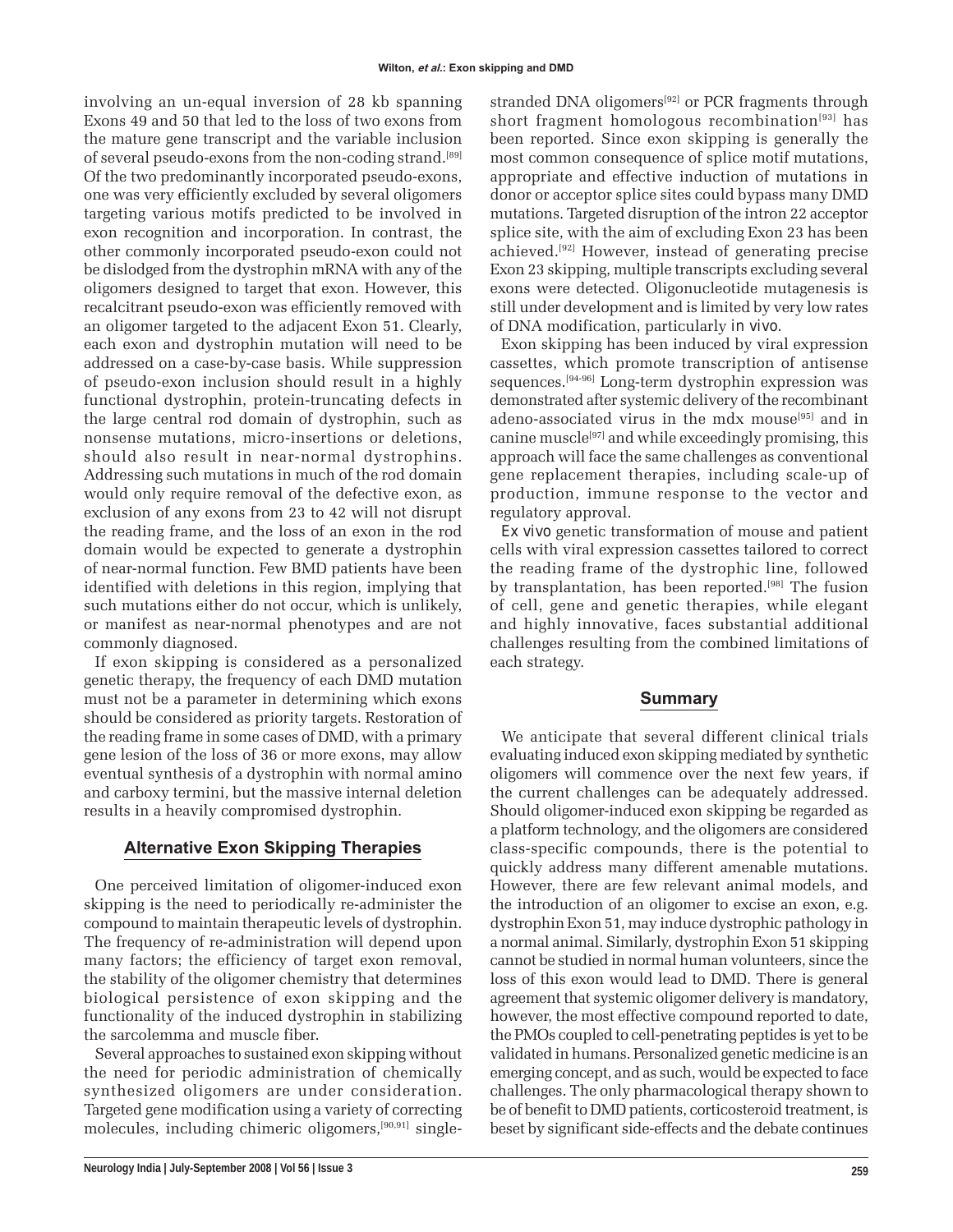as to the best administration regimen, even though the commonly used steroids have been clinically available for three decades. We hope that it does not take a similar period of time to establish exon skipping modalities and demonstrate that the AOs can reduce the severity and progression of DMD.

#### **References**

- 1. Koenig M, Hoffman EP, Bertelson CJ, Monaco AP, Feener C, Kunkel LM. Complete cloning of the Duchenne muscular dystrophy (DMD) cDNA and preliminary genomic organization of the DMD gene in normal and affected individuals. Cell 1987;50:509-17.
- 2. Emery AE. Clinical and molecular studies in Duchenne muscular dystrophy. Prog Clin Biol Res 1989;306:15-28.
- 3. Emery AE. The muscular dystrophies. Lancet 2002;359:687-95.
- 4. Prior TW, Bridgeman SJ. Experience and strategy for the molecular testing of Duchenne muscular dystrophy. J Mol Diagn 2005;7:317-26.
- 5. Eagle M, Baudouin SV, Chandler C, Giddings DR, Bullock R, Bushby K. Survival in Duchenne muscular dystrophy: Improvements in life expectancy since 1967 and the impact of home nocturnal ventilation. Neuromuscul Disord 2002;12:926-9.
- 6. Beggs AH, Hoffman EP, Snyder JR, Arahata K, Specht L, Shapiro F, *et al.* Exploring the molecular basis for variability among patients with Becker muscular dystrophy: dystrophin gene and protein studies. Am J Hum Genet 1991;49:54-67.
- 7. Comi GP, Prelle A, Bresolin N, Moggio M, Bardoni A, Gallanti A, *et al.* Clinical variability in Becker muscular dystrophy: Genetic, biochemical and immunohistochemical correlates. Brain 1994;117:1-14.
- 8. Schwartz M, Duno M, Palle AL, Krag T, Vissing J. Deletion of exon 16 of the dystrophin gene is not associated with disease. Hum Mutat 2007;28:205.
- 9. Monaco AP, Bertelson CJ, Liechti-Gallati S, Moser H, Kunkel LM. An explanation for the phenotypic differences between patients bearing partial deletions of the DMD locus. Genomics 1988;2:90-5.
- 10. Koenig M, Beggs AH, Moyer M, Scherpf S, Heindrich K, Bettecken T, *et al.* The molecular basis for Duchenne versus Becker muscular dystrophy: Correlation of severity with type of deletion. Am J Hum Genet 1989;45:498-506.
- 11. Morandi L, Mora M, Confalonieri V, Barresi R, Di Blasi C, Brugnoni R, *et al.* Dystrophin characterization in BMD patients: Correlation of abnormal protein with clinical phenotype. J Neurol Sci 1995;132: 146-55.
- 12. Muntoni F, Gobbi P, Sewry C, Sherratt T, Taylor J, Sandhu SK, *et al.* Deletions in the 5í region of dystrophin and resulting phenotypes. J Med Genet 1994;31:843-7.
- 13. Novakovic I, Bojic D, Todorovic S, Apostolski S, Lukovic L, Stefanovic D, *et al.* Proximal dystrophin gene deletions and protein alterations in Becker muscular dystrophy. Ann N Y Acad Sci 2005;1048:406-10.
- 14. Beroud C, Tuffery-Giraud S, Matsuo M, Hamroun D, Humbertclaude V, Monnier N, *et al.* Multiexon skipping leading to an artificial DMD protein lacking amino acids from exons 45 through 55 could rescue up to 63% of patients with Duchenne muscular dystrophy. Hum Mutat 2007;28:196-202.
- 15. Nakamura A, Yoshida K, Fukushima K, Ueda H, Urasawa N, Koyama J, *et al.* Follow-up of three patients with a large in-frame deletion of exons 45-55 in the Duchenne muscular dystrophy (DMD) gene. J Clin Neurosci 2008;15:757-63.
- 16. Fanin M, Freda MP, Vitiello L, Danieli GA, Pegoraro E, Angelini C. Duchenne phenotype with in-frame deletion removing major portion of dystrophin rod: Threshold effect for deletion size? Muscle Nerve 1996;19:1154-60.
- 17. Chamberlain JS, Corrado K, Rafael JA, Cox GA, Hauser M, Lumeng C. Interactions between dystrophin and the sarcolemma membrane. Soc Gen Physiol Ser 1997;52:19-29.
- 18. Fanin M, Danieli GA, Cadaldini M, Miorin M, Vitiello L, Angelini C. Dystrophin-positive fibers in Duchenne dystrophy: Origin and correlation to clinical course. Muscle Nerve 1995;18:1115-20.
- 19. Fanin M, Danieli GA, Vitiello L, Senter L, Angelini C. Prevalence of dystrophin-positive fibers in 85 Duchenne muscular dystrophy patients. Neuromuscul Disord 1992;2:41-5.
- 20. Sherratt TG, Vulliamy T, Dubowitz V, Sewry CA, Strong PN. Exon skipping and translation in patients with frameshift deletions in the dystrophin gene. Am J Hum Genet 1993;53:1007-15.
- 21. Schatzberg SJ, Anderson LV, Wilton SD, Kornegay JN, Mann CJ, Solomon GG, *et al.* Alternative dystrophin gene transcripts in golden retriever muscular dystrophy. Muscle Nerve 1998;21:991-8.
- 22. Wilton SD, Dye DE, Blechynden LM, Laing NG. Revertant fibres: A possible genetic therapy for Duchenne muscular dystrophy? Neuromuscul Disord. 1997;7:329-35.
- 23. Wilton SD, Dye DE, Laing NG. Dystrophin gene transcripts skipping the mdx mutation. Muscle Nerve 1997;20:728-34.
- 24. Lu QL, Morris GE, Wilton SD, Ly T, Artemyeva OV, Strong P, *et al.* Massive idiosyncratic exon skipping corrects the nonsense mutation in dystrophic mouse muscle and produces functional revertant fibers by clonal expansion. J Cell Biol 2000;148:985-96.
- 25. Koenig M, Monaco AP, Kunkel LM. The complete sequence of dystrophin predicts a rod-shaped cytoskeletal protein. Cell 1988;53:219-28.
- 26. Roberts RG, Coffey AJ, Bobrow M, Bentley DR. Exon structure of the human dystrophin gene. Genomics 1993;16:536-8.
- 27. England SB, Nicholson LV, Johnson MA, Forrest SM, Love DR, Zubrzycka-Gaarn EE, *et al.* Very mild muscular dystrophy associated with the deletion of 46% of dystrophin. Nature 1990;343:180-2.
- 28. Odom GL, Gregorevic P, Chamberlain JS. Viral-mediated gene therapy for the muscular dystrophies: Successes, limitations and recent advances. Biochim Biophys Acta 2007;1772:243-62.
- 29. Yuasa K, Yoshimura M, Urasawa N, Ohshima S, Howell JM, Nakamura A, *et al.* Injection of a recombinant AAV serotype 2 into canine skeletal muscles evokes strong immune responses against transgene products. Gene Ther 2007;14:1249-60.
- 30. Gregorevic P, Allen JM, Minami E, Blankinship MJ, Haraguchi M, Meuse L, *et al.* rAAV6-microdystrophin preserves muscle function and extends lifespan in severely dystrophic mice. Nat Med 2006;12:787-9.
- 31. Corrado K, Mills PL, Chamberlain JS. Deletion analysis of the dystrophin-actin binding domain. FEBS Lett 1994;344:255-60.
- 32. Banks GB, Gregorevic P, Allen JM, Finn EE, Chamberlain JS. Functional capacity of dystrophins carrying deletions in the N-terminal actin-binding domain. Hum Mol Genet 2007;16:2105-13.
- 33. Monaco AP. Dystrophin, the protein product of the Duchenne/Becker muscular dystrophy gene. Trends Biochem Sci 1989;14:412-5.
- 34. Tennyson CN, Klamut HJ, Worton RG. The human dystrophin gene requires 16 hours to be transcribed and is cotranscriptionally spliced. Nat Genet 1995;9:184-90.
- 35. Chelly J, Kaplan JC, Maire P, Gautron S, Kahn A. Transcription of the dystrophin gene in human muscle and non-muscle tissue. Nature 1988;333:858-60.
- 36. Den Dunnen JT, Grootscholten PM, Bakker E, Blonden LA, Ginjaar HB, Wapenaar MC, *et al.* Topography of the Duchenne muscular dystrophy (DMD) gene: FIGE and cDNA analysis of 194 cases reveals 115 deletions and 13 duplications. Am J Hum Genet. 1989;45:835-47.
- 37. Dominski Z, Kole R. Restoration of correct splicing in thalassemic pre-mRNA by antisense oligonucleotides. Proc Natl Acad Sci USA 1993;90:8673-7.
- 38. Kornegay JN, Tuler SM, Miller DM, Levesque DC. Muscular dystrophy in a litter of golden retriever dogs. Muscle Nerve 1988;11:1056-64.
- 39. Sharp NJ, Kornegay JN, Van Camp SD, Herbstreith MH, Secore SL, Kettle S, *et al.* An error in dystrophin mRNA processing in golden retriever muscular dystrophy, an animal homologue of Duchenne muscular dystrophy. Genomics 1992;13:115-21.
- 40. Fletcher S, Ly T, Duff RM, Mc CH, Wilton SD. Cryptic splicing involving the splice site mutation in the canine model of Duchenne muscular dystrophy. Neuromuscul Disord 2001;11:239-43.
- 41. Wilton SD, Chandler DC, Kakulas BA, Laing NG. Identification of a point mutation and germinal mosaicism in a Duchenne muscular dystrophy family. Hum Mutat 1994;3:133-40.
- 42. Takeshima Y, Nishio H, Sakamoto H, Nakamura H, Matsuo M. Modulation of *in vitro* splicing of the upstream intron by modifying an intra-exon sequence which is deleted from the dystrophin gene in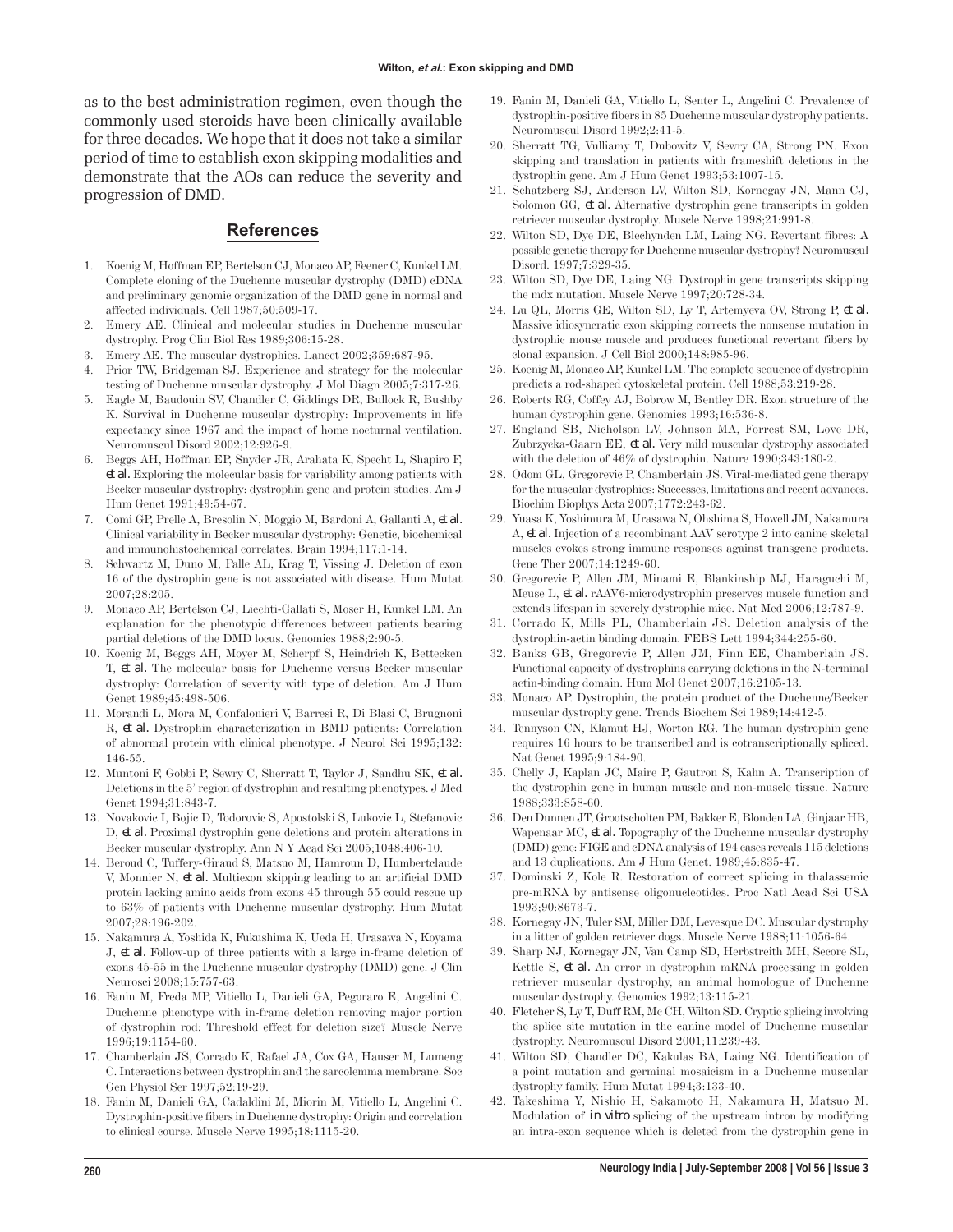dystrophin Kobe. J Clin Invest 1995;95:515-20.

- 43. Pramono ZA, Takeshima Y, Alimsardjono H, Ishii A, Takeda S, Matsuo M. Induction of exon skipping of the dystrophin transcript in lymphoblastoid cells by transfecting an antisense oligodeoxynucleotide complementary to an exon recognition sequence. Biochem Biophys Res Commun 1996;226:445-9.
- 44. Matsuo M, Masumura T, Nakajima T, Kitoh Y, Takumi T, Nishio H, *et al.* A very small frame-shifting deletion within exon 19 of the Duchenne muscular dystrophy gene. Biochem Biophys Res Commun 1990;170:963-7.
- 45. Matsuo M, Masumura T, Nishio H, Nakajima T, Kitoh Y, Takumi T, *et al.* Exon skipping during splicing of dystrophin mRNA precursor due to an intraexon deletion in the dystrophin gene of Duchenne muscular dystrophy kobe. J Clin Invest 1991;87:2127-31.
- 46. Aartsma-Rus A, Bremmer-Bout M, Janson AA, den Dunnen JT, van Ommen GJ, van Deutekom JC. Targeted exon skipping as a potential gene correction therapy for Duchenne muscular dystrophy. Neuromuscul Disord 2002;12:S71-7.
- 47. Aartsma-Rus A, De Winter CL, Janson AA, Kaman WE, Van Ommen GJ, Den Dunnen JT, *et al.* Functional analysis of 114 exon-internal AONs for targeted DMD exon skipping: Indication for steric hindrance of SR protein binding sites. Oligonucleotides 2005;15:284-97.
- 48. Aartsma-Rus A, Janson AA, Heemskerk JA, De Winter CL, Van Ommen GJ, Van Deutekom JC. Therapeutic modulation of DMD splicing by blocking exonic splicing enhancer sites with antisense oligonucleotides. Ann N Y Acad Sci 2006;1082:74-6.
- 49. Aartsma-Rus A, Janson AA, Kaman WE, Bremmer-Bout M, den Dunnen JT, Baas F, *et al.* Therapeutic antisense-induced exon skipping in cultured muscle cells from six different DMD patients. Hum Mol Genet 2003;12:907-14.
- 50. Aartsma-Rus A, Janson AA, Kaman WE, Bremmer-Bout M, van Ommen GJ, den Dunnen JT, *et al.* Antisense-induced multiexon skipping for Duchenne muscular dystrophy makes more sense. Am J Hum Genet 2004;74:83-92.
- 51. Aartsma-Rus A, van Ommen GJ. Antisense-mediated exon skipping: A versatile tool with therapeutic and research applications. RNA 2007;13:1609-24.
- 52. Bulfield G, Siller WG, Wight PA, Moore KJ. X chromosome-linked muscular dystrophy (mdx) in the mouse. Proc Natl Acad Sci USA 1984;81:1189-92.
- 53. Sicinski P, Geng Y, Ryder-Cook AS, Barnard EA, Darlison MG, Barnard PJ. The molecular basis of muscular dystrophy in the mdx mouse: A point mutation. Science 1989;244:1578-80.
- 54. Stedman HH, Sweeney HL, Shrager JB, Maguire HC, Panettieri RA, Petrof B, *et al.* The mdx mouse diaphragm reproduces the degenerative changes of Duchenne muscular dystrophy. Nature 1991;352:536-9.
- 55. Wilton SD, Lloyd F, Carville K, Fletcher S, Honeyman K, Agrawal S, *et al.* Specific removal of the nonsense mutation from the mdx dystrophin mRNA using antisense oligonucleotides. Neuromuscul Disord 1999;9:330-8.
- 56. Mann CJ, Honeyman K, Cheng AJ, Ly T, Lloyd F, Fletcher S, *et al.* Antisense-induced exon skipping and synthesis of dystrophin in the mdx mouse. Proc Natl Acad Sci USA 2001;98:42-7.
- 57. Mann CJ, Honeyman K, McClorey G, Fletcher S, Wilton SD. Improved antisense oligonucleotide induced exon skipping in the mdx mouse model of muscular dystrophy. J Gene Med 2002;4:644-54.
- 58. Lu QL, Mann CJ, Lou F, Bou-Gharios G, Morris GE, Xue SA, *et al.* Functional amounts of dystrophin produced by skipping the mutated exon in the mdx dystrophic mouse. Nat Med 2003;9:1009-14.
- 59. Sirsi SR, Williams JH, Lutz GJ. Poly(ethylene imine)-poly(ethylene glycol) copolymers facilitate efficient delivery of antisense oligonucleotides to nuclei of mature muscle cells of mdx mice. Hum Gene Ther 2005;16:1307-17.
- 60. Williams JH, Sirsi SR, Latta DR, Lutz GJ. Induction of dystrophin expression by exon skipping in mdx mice following intramuscular injection of antisense oligonucleotides complexed with PEG-PEI copolymers. Mol Ther 2006;14:88-96.
- 61. Wells KE, Fletcher S, Mann CJ, Wilton SD, Wells DJ. Enhanced in vivo delivery of antisense oligonucleotides to restore dystrophin expression in adult mdx mouse muscle. FEBS Lett 2003;552:145-9.
- 62. Rando TA. Non-viral gene therapy for Duchenne muscular dystrophy: progress and challenges. Biochim Biophys Acta 2007;1772:263-71.
- 63. Crooke ST. Molecular mechanisms of action of antisense drugs. Biochim Biophys Acta 1999;1489:31-44.
- 64. Aartsma-Rus A, Kaman WE, Bremmer-Bout M, Janson AA, den Dunnen JT, van Ommen GJ, *et al.* Comparative analysis of antisense oligonucleotide analogs for targeted DMD exon 46 skipping in muscle cells. Gene Ther 2004;11:1391-8.
- 65. Sazani P, Gemignani F, Kang SH, Maier MA, Manoharan M, Persmark M, *et al.* Systemically delivered antisense oligomers upregulate gene expression in mouse tissues. Nat Biotechnol 2002;20:1228-33.
- 66. Yin H, Lu Q, Wood M. Effective exon skipping and restoration of dystrophin expression by peptide nucleic acid antisense oligonucleotides in mdx mice. Mol Ther 2008;16:38-45.
- 67. Braasch DA, Liu Y, Corey DR. Antisense inhibition of gene expression in cells by oligonucleotides incorporating locked nucleic acids: Effect of mRNA target sequence and chimera design. Nucleic Acids Res 2002;30:5160-7.
- 68. Fletcher S, Honeyman K, Fall AM, Harding PL, Johnsen RD, Wilton SD. Dystrophin expression in the mdx mouse after localised and systemic administration of a morpholino antisense oligonucleotide. J Gene Med 2006;8:207-16.
- 69. Gebski BL, Mann CJ, Fletcher S, Wilton SD. Morpholino antisense oligonucleotide induced dystrophin exon 23 skipping in mdx mouse muscle. Hum Mol Genet 2003;12:1801-11.
- 70. Schmajuk G, Sierakowska H, Kole R. Antisense oligonucleotides with different backbones. Modification of splicing pathways and efficacy of uptake. J Biol Chem 1999;274:21783-9.
- 71. Muntoni F, Mateddu A, Marchei F, Clerk A, Serra G. Muscular weakness in the mdx mouse. J Neurol Sci 1993;120:71-7.
- 72. Alter J, Lou F, Rabinowitz A, Yin H, Rosenfeld J, Wilton SD, *et al.* Systemic delivery of morpholino oligonucleotide restores dystrophin expression bodywide and improves dystrophic pathology. Nat Med 2006;12:175-7.
- 73. Fletcher S, Honeyman K, Fall AM, Harding PL, Johnsen RD, Steinhaus JP, *et al.* Morpholino oligomer-mediated exon skipping averts the onset of dystrophic pathology in the mdx mouse. Mol Ther 2007;15:1587-92.
- 74. Moulton HM, Fletcher S, Neuman BW, McClorey G, Stein DA, Abes S, *et al.* Cell-penetrating peptide-morpholino conjugates alter pre-mRNA splicing of DMD (Duchenne muscular dystrophy) and inhibit murine coronavirus replication in vivo. Biochem Soc Trans 2007;35:826-8.
- 75. McClorey G, Fall AM, Moulton HM, Iversen PL, Rasko JE, Ryan M, *et al.* Induced dystrophin exon skipping in human muscle explants. Neuromuscul Disord 2006;16:583-90.
- 76. McClorey G, Moulton HM, Iversen PL, Fletcher S, Wilton SD. Antisense oligonucleotide-induced exon skipping restores dystrophin expression *in vitro* in a canine model of DMD. Gene Ther 2006;13:1373-81.
- 77. Im WB, Phelps SF, Copen EH, Adams EG, Slightom JL, Chamberlain JS. Differential expression of dystrophin isoforms in strains of mdx mice with different mutations. Hum Mol Genet 1996;5:1149-53.
- 78. Jearawiriyapaisarn N, Moulton HM, Buckley B, Roberts J, Sazani P, Fucharoen S, *et al.* Sustained dystrophin expression induced by peptideconjugated morpholino oligomers in the muscles of mdx Mice. Mol Ther 2008; In press.
- 79. Wilton SD, Fall AM, Harding PL, McClorey G, Coleman C, Fletcher S. Antisense oligonucleotide-induced exon skipping across the human dystrophin gene transcript. Mol Ther 2007;15:1288-96.
- 80. Errington SJ, Mann CJ, Fletcher S, Wilton SD. Target selection for antisense oligonucleotide induced exon skipping in the dystrophin gene. J Gene Med 2003;5:518-27.
- 81. Harding PL, Fall AM, Honeyman K, Fletcher S, Wilton SD. The influence of antisense oligonucleotide length on dystrophin exon skipping. Mol Ther 2006;15:157-66.
- 82. Aartsma-Rus A, Kaman WE, Weij R, den Dunnen JT, van Ommen GJ, van Deutekom JC. Exploring the frontiers of therapeutic exon skipping for Duchenne muscular dystrophy by double targeting within one or multiple exons. Mol Ther 2006;14:401-7.
- 83. Adams AM, Harding PL, Iversen PL, Coleman C, Fletcher S, Wilton SD. Antisense oligonucleotide induced exon skipping and the dystrophin gene transcript: Cocktails and chemistries. BMC Mol Biol 2007;8:57.